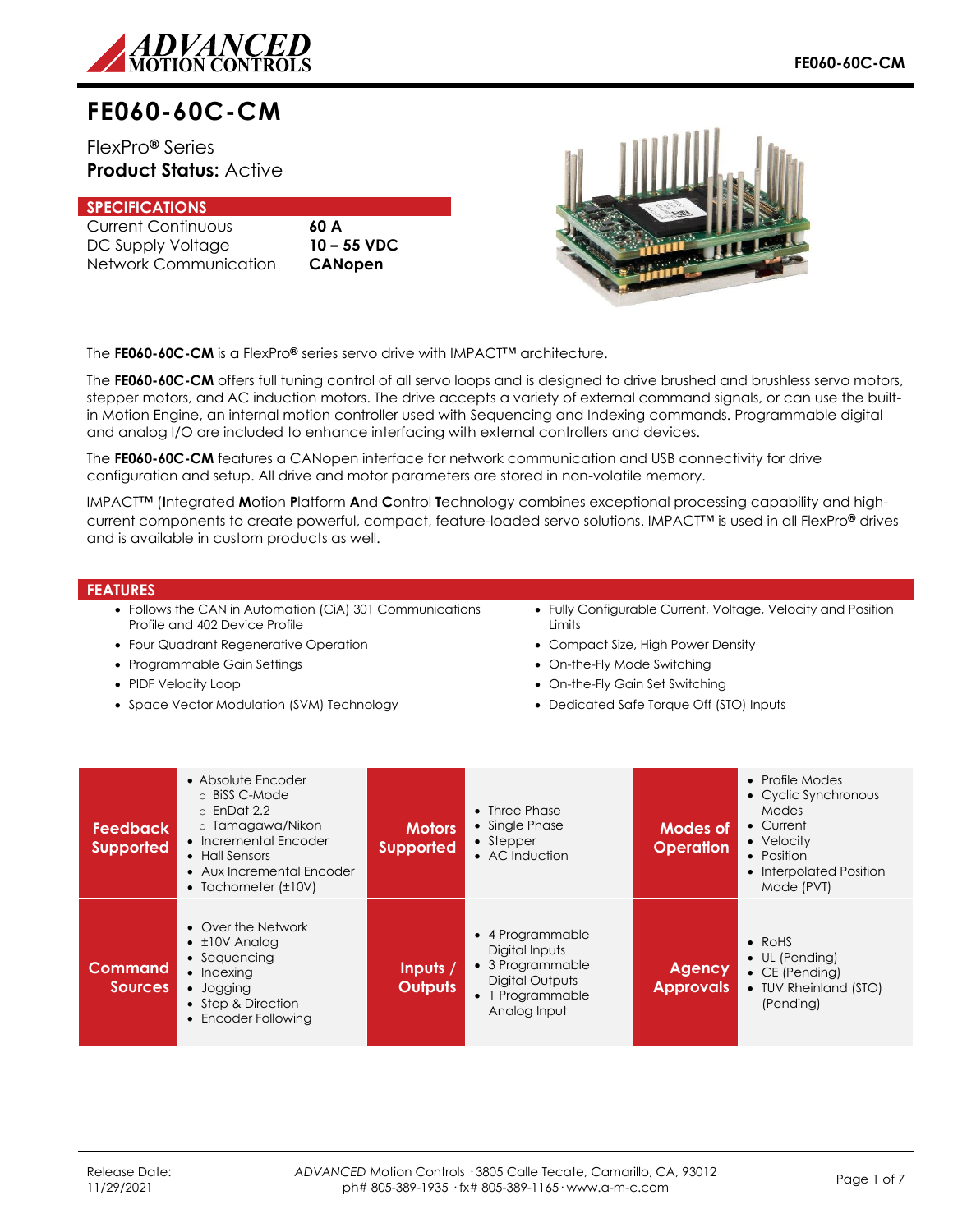

#### **BLOCK DIAGRAM**



## **INFORMATION ON APPROVALS AND COMPLIANCES**



The RoHS Directive restricts the use of certain substances including lead, mercury, cadmium, hexavalent chromium and halogenated flame retardants PBB and PBDE in electronic equipment.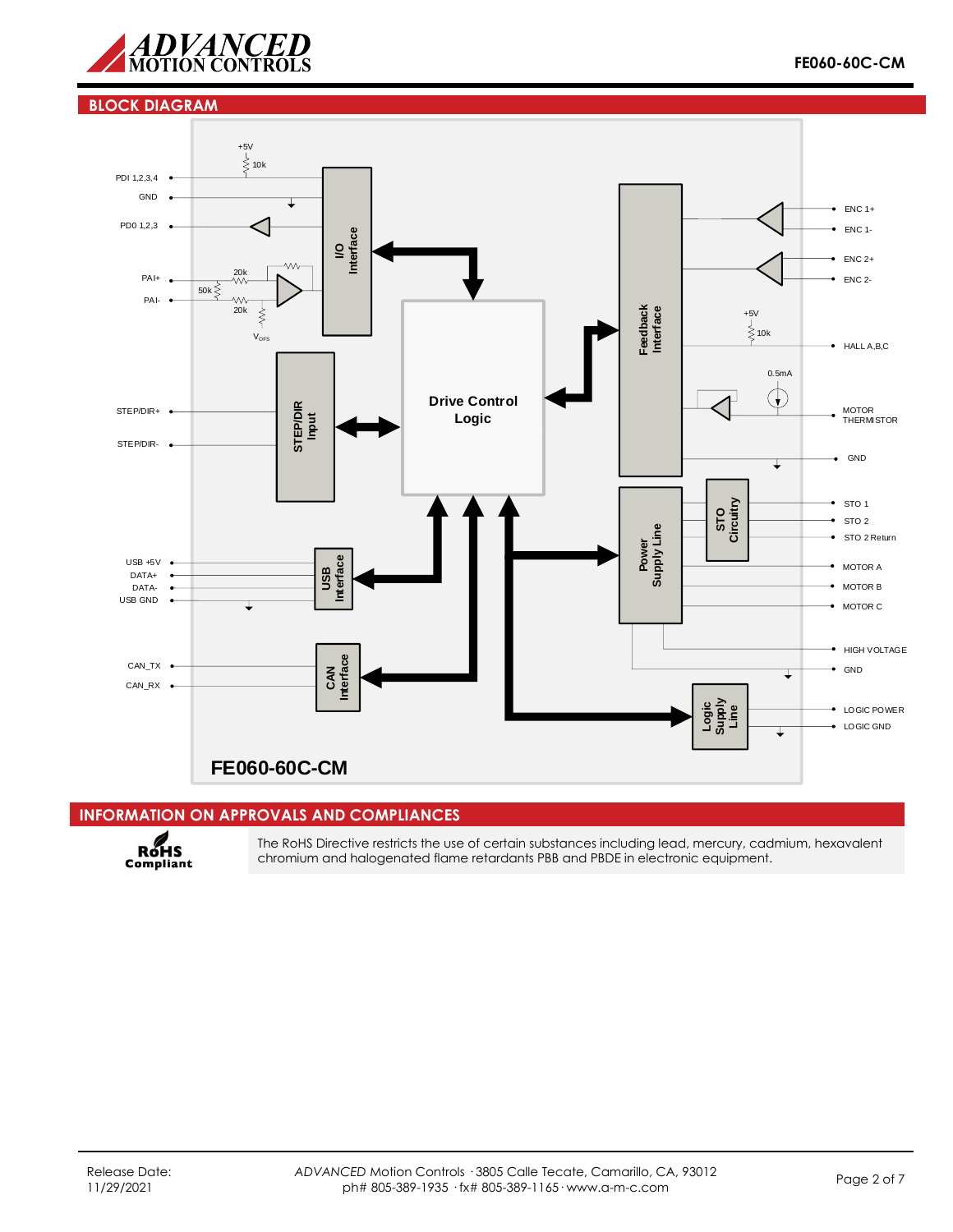

## **SPECIFICATIONS**

| <b>Electrical Specifications</b>                    |                              |                                                                                                                                               |  |  |
|-----------------------------------------------------|------------------------------|-----------------------------------------------------------------------------------------------------------------------------------------------|--|--|
| <b>Description</b><br>Units                         |                              | Value                                                                                                                                         |  |  |
| Nominal DC Supply Input Range                       | <b>VDC</b>                   | $12 - 48$                                                                                                                                     |  |  |
| DC Supply Input Range                               | <b>VDC</b>                   | $10 - 55$                                                                                                                                     |  |  |
| DC Supply Undervoltage                              | <b>VDC</b>                   | 8                                                                                                                                             |  |  |
| DC Supply Overvoltage                               | <b>VDC</b>                   | 58                                                                                                                                            |  |  |
| Logic Supply Input Range (required)                 | <b>VDC</b>                   | $10 - 55$                                                                                                                                     |  |  |
| Safe Torque Off Voltage (Default)                   | <b>VDC</b>                   | 5                                                                                                                                             |  |  |
| Minimum Required External Bus Capacitance           | μF                           | 500                                                                                                                                           |  |  |
| Maximum Continuous Current Output <sup>1</sup>      | A (Arms)                     | 60 (60)                                                                                                                                       |  |  |
| <b>Efficiency at Rated Power</b>                    | %                            | 99                                                                                                                                            |  |  |
| Maximum Continuous Output Power                     | W                            | 3267                                                                                                                                          |  |  |
| Maximum Power Dissipation at Rated Power            | W                            | 33                                                                                                                                            |  |  |
| Minimum Load Inductance (line-to-line) <sup>2</sup> | μH                           | 150 (@ 48VDC supply); 75 (@24VDC supply); 40 (@12VDC supply)                                                                                  |  |  |
| <b>Switching Frequency</b>                          | kHz                          | 20                                                                                                                                            |  |  |
| Maximum Output PWM Duty Cycle                       | $\%$                         | 83                                                                                                                                            |  |  |
|                                                     |                              | <b>Control Specifications</b>                                                                                                                 |  |  |
| <b>Description</b>                                  | Units                        | Value                                                                                                                                         |  |  |
| <b>Communication Interfaces</b>                     |                              | CANopen (USB for configuration)                                                                                                               |  |  |
| <b>Command Sources</b>                              |                              | ±10 V Analog, Over the Network, Sequencing, Indexing, Jogging, Step                                                                           |  |  |
|                                                     |                              | & Direction, Encoder Following                                                                                                                |  |  |
|                                                     |                              | Absolute Encoder (BiSS C-Mode, EnDat 2.2, Tamagawa/Nikon), Hall                                                                               |  |  |
| Feedback Supported                                  |                              | Sensors, Incremental Encoder, Auxiliary Incremental Encoder,                                                                                  |  |  |
|                                                     |                              | Tachometer (±10V)                                                                                                                             |  |  |
| <b>Commutation Methods</b>                          | $\overline{\phantom{a}}$     | Sinusoidal, Trapezoidal                                                                                                                       |  |  |
| <b>Modes of Operation</b>                           |                              | Profile Modes, Cyclic Synchronous Modes, Current, Velocity, Position,<br>Interpolated Position Mode (PVT)                                     |  |  |
| Motors Supported <sup>3</sup>                       | $\overline{a}$               | Three Phase (Brushless Servo), Single Phase (Brushed Servo, Voice Coil,<br>Inductive Load), Stepper (2- or 3-Phase Closed Loop), AC Induction |  |  |
|                                                     |                              | (Closed Loop Vector)                                                                                                                          |  |  |
| <b>Hardware Protection</b>                          | $\overline{a}$               | 40+ Configurable Functions, Over Current, Over Temperature (Drive &<br>Motor), Over Voltage, Short Circuit (Phase-Phase & Phase-Ground),      |  |  |
|                                                     |                              | <b>Under Voltage</b>                                                                                                                          |  |  |
| Programmable Digital Inputs/Outputs                 |                              | 4/3                                                                                                                                           |  |  |
| Programmable Analog Inputs/Outputs                  |                              | 1/0                                                                                                                                           |  |  |
| Primary I/O Logic Level                             | $\overline{\phantom{a}}$     | 5 VDC, not isolated                                                                                                                           |  |  |
| Current Loop Sample Time                            | μS                           | 50                                                                                                                                            |  |  |
| Velocity Loop Sample Time                           | μS                           | 100                                                                                                                                           |  |  |
| Position Loop Sample Time                           | μS                           | 100                                                                                                                                           |  |  |
| Maximum Encoder Frequency                           | MHz                          | 20 (5 pre-quadrature)                                                                                                                         |  |  |
|                                                     |                              | <b>Mechanical Specifications</b>                                                                                                              |  |  |
| <b>Description</b>                                  | Units                        | Value                                                                                                                                         |  |  |
| Size $(H \times W \times D)$                        |                              | mm (in) 38.1 x 25.4 x 11.5 (1.50 x 1.00 x 0.45)                                                                                               |  |  |
| Weight                                              | $g$ (oz)                     | 19.8 (0.7)                                                                                                                                    |  |  |
| Ambient Operating Temperature Range <sup>4</sup>    | $^{\circ}$ C ( $^{\circ}$ F) | $0 - 65$ (32 - 149)                                                                                                                           |  |  |
| Storage Temperature Range                           | $^{\circ}$ C ( $^{\circ}$ F) | $-40 - 85$ ( $-40 - 185$ )                                                                                                                    |  |  |
| <b>Relative Humidity</b>                            |                              | 0-95%, non-condensing                                                                                                                         |  |  |
| Form Factor                                         |                              | PCB Mounted                                                                                                                                   |  |  |
| P1 SIGNAL CONNECTOR*<br>$\blacksquare$              |                              | 80-pin 0.4mm spaced connector                                                                                                                 |  |  |
| <b>TERMINAL PINS</b>                                |                              | 26x Terminal Pins                                                                                                                             |  |  |

**Notes**

1. Continuous A<sub>rms</sub> value attainable when RMS Charge-Based Limiting is used.<br>2. Lower inductance is acceptable for bus voltages well below maximum. Use external inductance to meet requirements.<br>3. Maximum motor speed for

4. Additional cooling and/or heatsink may be required to achieve rated performance.

#### **\*Mating Connector Kit**

Surface mount board connector for P1 and board spacers can be ordered as a kit using *ADVANCED* Motion Controls' part number **KC-MC1XFE01**.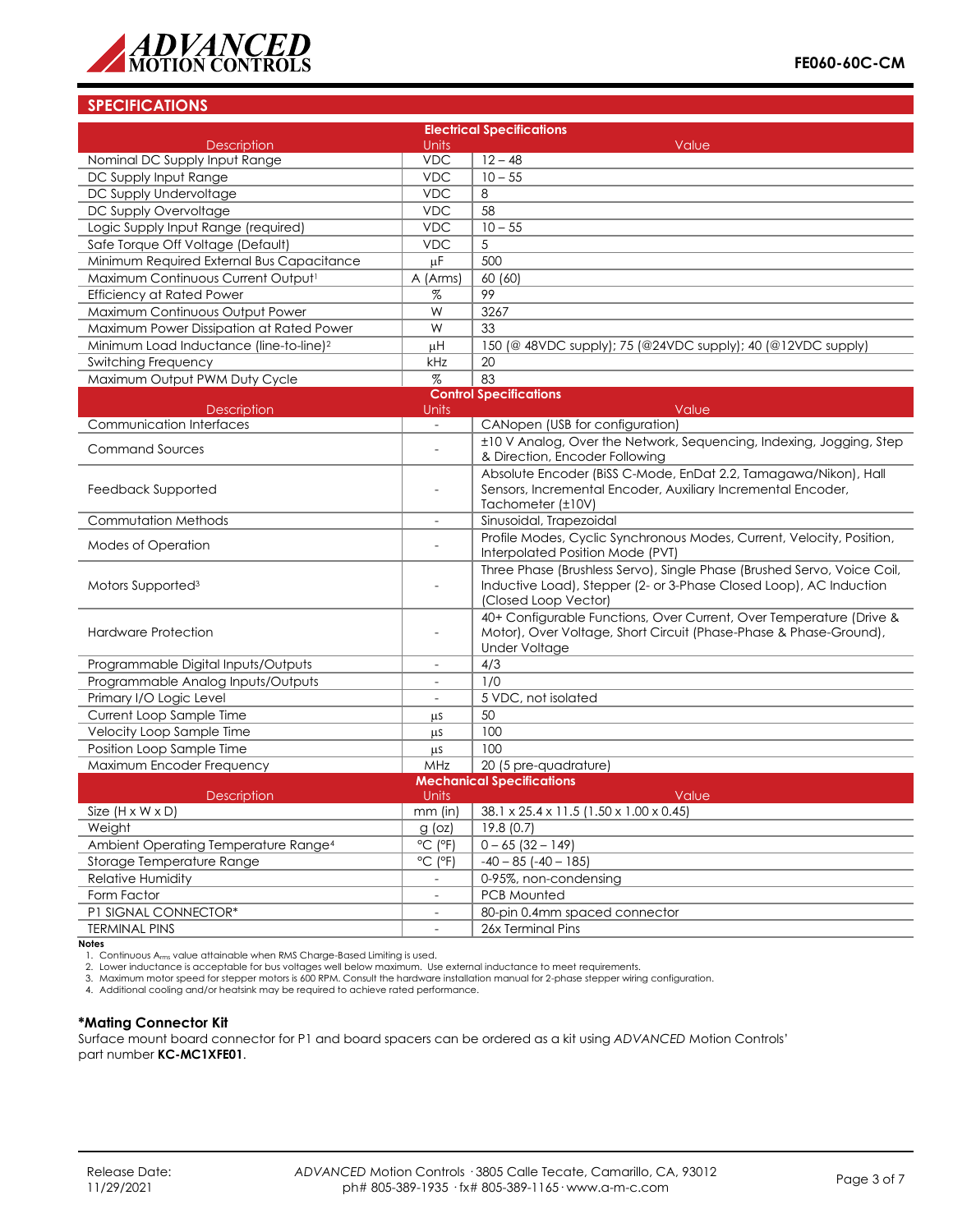

## **PIN FUNCTIONS**

|                 | P1 - Signal Connector                                                                    |                                                                                            |                                                                                                                                                           |                 |                                               |                                                                                                                            |                          |
|-----------------|------------------------------------------------------------------------------------------|--------------------------------------------------------------------------------------------|-----------------------------------------------------------------------------------------------------------------------------------------------------------|-----------------|-----------------------------------------------|----------------------------------------------------------------------------------------------------------------------------|--------------------------|
| Pin             | Name                                                                                     | <b>Description / Notes</b>                                                                 | 1/O                                                                                                                                                       | Pin             | Name                                          | <b>Description / Notes</b>                                                                                                 | 1/O                      |
| $\mathbf{1}$    | <b>GROUND</b>                                                                            | Ground                                                                                     | <b>GND</b>                                                                                                                                                | $\overline{2}$  | <b>GROUND</b>                                 | Ground                                                                                                                     | <b>GND</b>               |
| $\overline{3}$  | $PAI-1+$                                                                                 | Differential Programmable Analog Input or                                                  | $\mathbf{I}$                                                                                                                                              | $\overline{4}$  | DATA+ USB                                     |                                                                                                                            | I/O                      |
| 5               | $PAI-I-$                                                                                 | Reference Signal Input (12-bit Resolution)                                                 |                                                                                                                                                           | 6               | DATA-USB                                      | <b>USB Data Channel</b>                                                                                                    | $\overline{1/O}$         |
| $\overline{7}$  | <b>THERMISTOR</b>                                                                        | Motor Thermal Protection.                                                                  |                                                                                                                                                           | 8               | <b>GROUND</b>                                 | Ground                                                                                                                     | <b>GND</b>               |
| 9               | <b>GROUND</b>                                                                            | Ground                                                                                     | GND                                                                                                                                                       | 10              | <b>SCLA</b>                                   | I <sup>2</sup> C Data Signals for Addressing, Network                                                                      | $\circ$                  |
|                 |                                                                                          |                                                                                            |                                                                                                                                                           |                 |                                               | Error LED, and Bridge Status LED. See                                                                                      |                          |
| 11              | ENC 1 DATA+ / A+                                                                         | Differential Data Line for Absolute Encoders<br>(BiSS: SLO+/-) or Differential Incremental | I/O                                                                                                                                                       | 12              | <b>SDAA</b>                                   | Hardware Manual for more info.                                                                                             | I/O                      |
| 13              | ENC 1 DATA- / A-                                                                         | Encoder A.                                                                                 | 1/O                                                                                                                                                       | 14              | <b>HALL A</b>                                 |                                                                                                                            | $\mathbf{I}$             |
| 15              | $ENC 1 CLK+ / B+$                                                                        | Differential Clock Line for Absolute                                                       | 1/O                                                                                                                                                       | 16              | <b>HALL B</b>                                 | Single-ended Commutation Sensor Inputs                                                                                     | $\overline{1}$           |
| 17              | ENC 1 CLK- / B-                                                                          | Encoders (BiSS: MA+/-) or Differential<br>Incremental Encoder B.                           | 1/O                                                                                                                                                       | 18              | <b>HALL C</b>                                 |                                                                                                                            | $\mathbf{I}$             |
| 19              | <b>GROUND</b>                                                                            | Ground                                                                                     | <b>GND</b>                                                                                                                                                | 20              | <b>GROUND</b>                                 | Ground                                                                                                                     | <b>GND</b>               |
| 21              | $ENC 1 REF+ / H$                                                                         | Differential Reference Mark for Absolute                                                   | $\overline{1}$                                                                                                                                            | 22              | $ENC$ $2A+$                                   |                                                                                                                            | $\mathbf{I}$             |
| 23              | <b>ENC 1 REF- / I-</b>                                                                   | Encoders (Leave open for BiSS) or<br>Differential Incremental Encoder Index.               | $\mathbf{I}$                                                                                                                                              | 24              | ENC <sub>2</sub> A-                           | Differential Incremental Encoder A.                                                                                        | $\mathbf{I}$             |
| 25              | CAN TX                                                                                   | CAN Transmit Line (requires external<br>transceiver)                                       | 1/O                                                                                                                                                       | 26              | $ENC$ $2B+$                                   |                                                                                                                            | $\mathsf I$              |
| 27              | CAN RX                                                                                   | CAN Receive Line (requires external<br>transceiver)                                        | 1/O                                                                                                                                                       | 28              | $ENC$ $2B$ -                                  | Differential Incremental Encoder B.                                                                                        | $\mathbf{I}$             |
| 29              | <b>CAN STANDBY</b>                                                                       | Low power CAN mode control                                                                 | 1/O                                                                                                                                                       | 30              | $ENC$ 2 $H$                                   | Differential Incremental Encoder Index.                                                                                    | $\mathbf{I}$             |
| 31              | $PDI-1$                                                                                  | Programmable Digital Input                                                                 | $\overline{1}$                                                                                                                                            | 32              | $ENC$ 2 $I-$                                  |                                                                                                                            | $\mathbf{I}$             |
| 33              | PDI-2                                                                                    | Programmable Digital Input                                                                 |                                                                                                                                                           | 34              | PDO-1                                         | Programmable Digital Output (TTL/8mA)                                                                                      | $\circ$                  |
| 35              | PDI-3                                                                                    | Programmable Digital Input                                                                 |                                                                                                                                                           | 36              | PDO-2                                         | Programmable Digital Output (TTL/8mA)                                                                                      | $\circ$                  |
| 37              | $PDI-4$                                                                                  | Programmable Digital Input                                                                 |                                                                                                                                                           | 38              | PDO-3                                         | Programmable Digital Output (TTL/8mA)                                                                                      | $\circ$                  |
| 39              | <b>GROUND</b>                                                                            | Ground                                                                                     | GND                                                                                                                                                       | 40              | <b>GROUND</b>                                 | Ground                                                                                                                     | <b>GND</b>               |
| 41              | <b>RESERVED</b>                                                                          | Reserved. Do not connect.                                                                  | $\bar{z}$                                                                                                                                                 | 42              | <b>RESERVED</b>                               | Reserved. Do not connect.                                                                                                  | $\omega$                 |
| 43              | RESERVED                                                                                 | Reserved. Do not connect.                                                                  | $\sim$                                                                                                                                                    | 44              | RESERVED                                      | Reserved. Do not connect.                                                                                                  | $\overline{\phantom{a}}$ |
| 45              | <b>RESERVED</b>                                                                          | Reserved. Do not connect.                                                                  | $\sim$                                                                                                                                                    | 46              | <b>RESERVED</b>                               | Reserved. Do not connect.                                                                                                  | $\overline{\phantom{a}}$ |
| 47              |                                                                                          |                                                                                            | $\overline{a}$                                                                                                                                            | 48              | <b>RESERVED</b>                               |                                                                                                                            | $\overline{a}$           |
|                 | RESERVED                                                                                 | Reserved. Do not connect.                                                                  |                                                                                                                                                           |                 |                                               | Reserved. Do not connect.                                                                                                  |                          |
| 49              | <b>RESERVED</b>                                                                          | Reserved. Do not connect.                                                                  | $\sim$                                                                                                                                                    | 50              | <b>RESERVED</b>                               | Reserved. Do not connect.                                                                                                  | ÷,                       |
| 51              | RESERVED                                                                                 | Reserved. Do not connect.                                                                  | $\overline{\phantom{a}}$                                                                                                                                  | 52              | <b>RESERVED</b>                               | Reserved. Do not connect.                                                                                                  | $\overline{\phantom{a}}$ |
| 53              | RESERVED                                                                                 | Reserved. Do not connect.                                                                  | $\overline{a}$                                                                                                                                            | 54              | RESERVED                                      | Reserved. Do not connect.                                                                                                  | ÷                        |
| 55              | RESERVED                                                                                 | Reserved. Do not connect.                                                                  | $\sim$                                                                                                                                                    | 56              | <b>RESERVED</b>                               | Reserved. Do not connect.                                                                                                  | $\overline{\phantom{a}}$ |
| 57              | RESERVED                                                                                 | Reserved. Do not connect.                                                                  | $\overline{a}$                                                                                                                                            | 58              | <b>RESERVED</b>                               | Reserved. Do not connect.                                                                                                  | ÷,                       |
| 59              | <b>GROUND</b>                                                                            | Ground                                                                                     | <b>GND</b>                                                                                                                                                | 60              | <b>GROUND</b>                                 | Ground                                                                                                                     | <b>GND</b>               |
| 61              | RESERVED                                                                                 | Reserved. Do not connect.                                                                  | $\sim$                                                                                                                                                    | 62              | RESERVED                                      | Reserved. Do not connect.                                                                                                  | $\sim$                   |
| 63              | RESERVED                                                                                 | Reserved. Do not connect.                                                                  | ÷.                                                                                                                                                        | 64              | RESERVED                                      | Reserved. Do not connect.                                                                                                  | ÷.                       |
| 65              | <b>RESERVED</b>                                                                          | Reserved. Do not connect.                                                                  | ÷.                                                                                                                                                        | 66              | RESERVED                                      | Reserved. Do not connect.                                                                                                  | ä,                       |
| 67              | RESERVED                                                                                 | Reserved. Do not connect.                                                                  | $\omega$                                                                                                                                                  | 68              | STEP                                          | Step Input.                                                                                                                | $\mathbf{I}$             |
| 69              | <b>RESERVED</b>                                                                          | Reserved. Do not connect.                                                                  | $\sim$                                                                                                                                                    | 70              | <b>DIR</b>                                    | Direction Input.                                                                                                           | $\mathbf{I}$             |
| 71              | RESERVED                                                                                 | Reserved. Do not connect.                                                                  | $\sim$                                                                                                                                                    | 72              | RESERVED                                      | Reserved. Do not connect.                                                                                                  | $\sim$                   |
|                 |                                                                                          | +5VDC unprotected supply for local logic                                                   |                                                                                                                                                           |                 |                                               |                                                                                                                            |                          |
| 73              | $+5V$                                                                                    | (See Note 1)                                                                               | $\Omega$                                                                                                                                                  | 74              | <b>RESERVED</b>                               | Reserved. Do not connect.                                                                                                  |                          |
| $\overline{75}$ | +5V USER                                                                                 | +5VDC User Supply for feedback or                                                          | $\circ$                                                                                                                                                   | $\overline{76}$ | $+3V3$                                        | +3.3VDC supply for local logic signals                                                                                     | $\circ$                  |
| 77              | +5V_USER                                                                                 | external devices (See Note 1)                                                              | $\overline{\circ}$                                                                                                                                        | 78              | $+3V3$                                        | (100 mA max)                                                                                                               | $\overline{\circ}$       |
| 79              | <b>GROUND</b>                                                                            | Ground                                                                                     | <b>GND</b>                                                                                                                                                | 80              | <b>GROUND</b>                                 | Ground                                                                                                                     | <b>GND</b>               |
|                 | <b>Connector Information</b>                                                             | 80-pin, 0.4mm spaced<br>connector                                                          |                                                                                                                                                           | $\bullet$ 0     | $+3V378$<br>GROUND 80 -                       | DAT A- USB<br>6<br>$+3V3$ 76 -<br>$\Delta$                                                                                 | DAT A+ USB<br>2 GROUND   |
|                 | <b>Mating Connector Details</b><br><b>Mating Connector</b><br><b>Included with Drive</b> | PANASONIC: P/N AXT380224<br><b>No</b>                                                      | $\bullet$<br>$1 - 10$                                                                                                                                     |                 | GROUND 79 -<br>+5V USER 77 -<br>+5V USER 75 - | <b>FILER REAL ARTICLE AND REAL PROPERTY.</b><br>,,,,,,,,,,,,,,,,,,,,,,,,,,,,,,,,<br>$\mathbf{1}$<br>$3$ PAI-1+<br>5 PAI-1- | <b>GROUND</b>            |
|                 |                                                                                          |                                                                                            | $\bullet\textcolor{red}{\bullet}\textcolor{red}{\bullet}\textcolor{red}{\bullet}\textcolor{red}{\bullet}\textcolor{red}{\bullet}\textcolor{red}{\bullet}$ |                 |                                               |                                                                                                                            |                          |

 $\overline{\text{Notes}}$ <sub>1.</sub>

1. Total current through pins P1-73/75/77 should not exceed 300mA, while no single pin should be loaded more than 150mA.

#### **Drive Status LED and Node Addressing**

#### *SCLA (P1-10); SDAA (P1-12)*

The *SCLA and SDAA* pins allow Drive Status LED monitoring and Node Addressing to be performed with an I2C bus I/O expander. For more information on how to utilize and configure the I/O expander into an interface board, consult the hardware installation manual.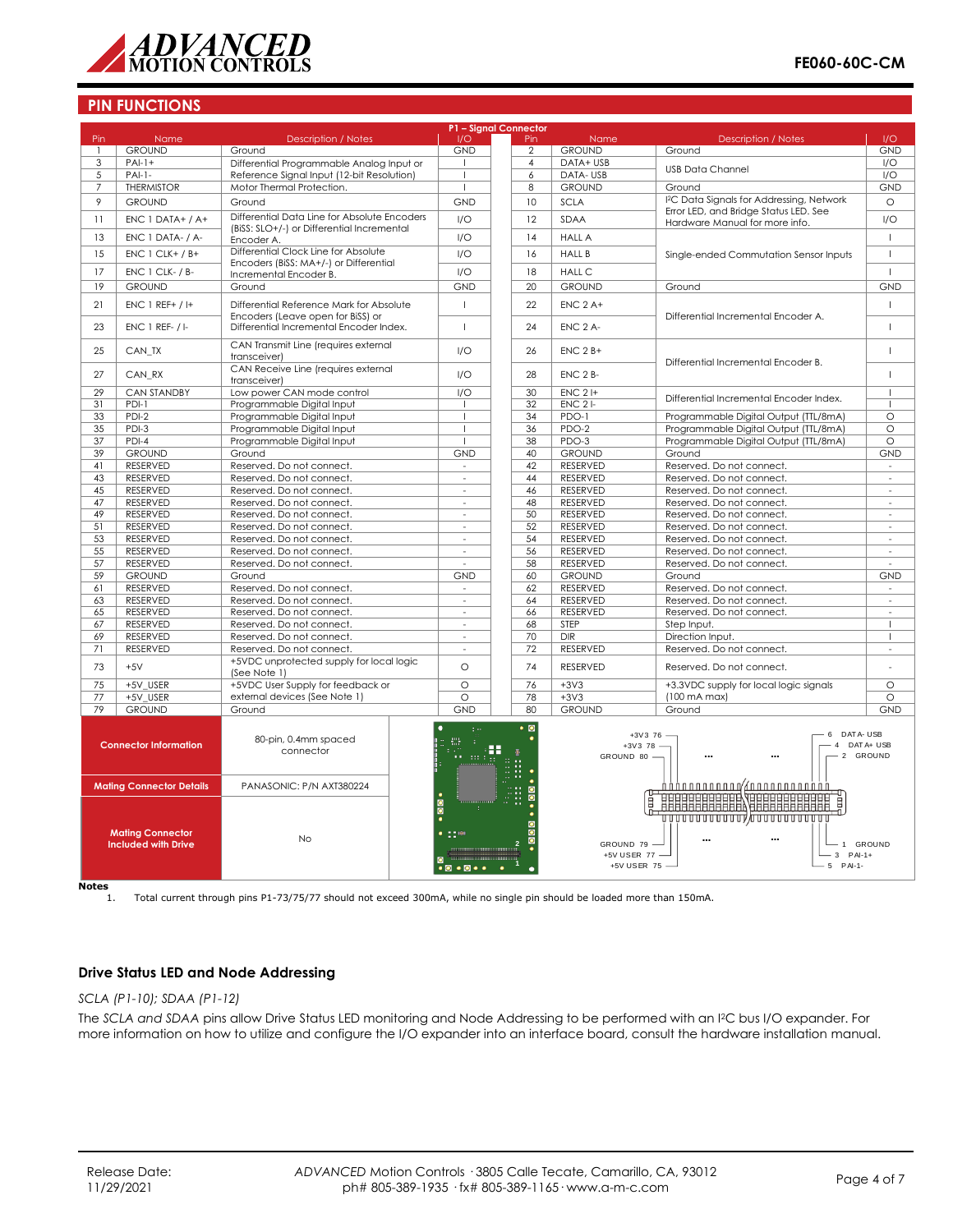

### **TERMINAL PIN LOCATIONS**

The 26 Terminal Pins provide connection to the high power drive signals. Terminal Pins must be soldered to an interface board.



| Pin             | Name              | <b>Description / Notes</b>                                                                           | 1/O           |
|-----------------|-------------------|------------------------------------------------------------------------------------------------------|---------------|
| T1              | STO-1 INPUT       | Safe Torque Off - Input 1                                                                            |               |
| T <sub>2</sub>  | <b>STO RETURN</b> | Safe Torque Off Return                                                                               | <b>STORET</b> |
| T <sub>3</sub>  | STO-2 INPUT       | Safe Torque Off - Input 2                                                                            |               |
| T <sub>4</sub>  | <b>LOGIC PWR</b>  | Logic Supply Input (10 - 55VDC) (required)                                                           |               |
| T <sub>5</sub>  | <b>HV</b>         |                                                                                                      |               |
| T <sub>6</sub>  | <b>HV</b>         | DC Supply Input (10 - 55 VDC). Minimum 500µF external capacitance required between HV and POWER GND. |               |
| T7              | <b>HV</b>         |                                                                                                      |               |
| T <sub>8</sub>  | <b>HV</b>         |                                                                                                      |               |
| T <sub>9</sub>  | <b>HV</b>         |                                                                                                      |               |
| <b>T10</b>      | MOTOR C           |                                                                                                      | $\circ$       |
| T11             | MOTOR C           |                                                                                                      | $\circ$       |
| T12             | MOTOR C           | Motor Phase C. All provided motor phase output pins must be used.                                    |               |
| T13             | MOTOR C           |                                                                                                      |               |
| T14             | POWER GND         | Ground.                                                                                              | <b>GND</b>    |
| T15             | <b>MOTOR B</b>    |                                                                                                      | $\circ$       |
| T16             | <b>MOTOR B</b>    |                                                                                                      | $\circ$       |
| T17             | <b>MOTOR B</b>    | Motor Phase B. All provided motor phase output pins must be used.                                    |               |
| T18             | <b>MOTOR B</b>    |                                                                                                      | $\Omega$      |
| T19             | POWER GND         |                                                                                                      | <b>GND</b>    |
| <b>T20</b>      | POWER GND         |                                                                                                      | <b>GND</b>    |
| T21             | POWER GND         | Ground.                                                                                              | <b>GND</b>    |
| T <sub>22</sub> | POWER GND         |                                                                                                      | <b>GND</b>    |
| T <sub>23</sub> | <b>MOTOR A</b>    |                                                                                                      | $\circ$       |
| T <sub>24</sub> | <b>MOTOR A</b>    | Motor Phase A. All provided motor phase output pins must be used.                                    | $\circ$       |
| T <sub>25</sub> | <b>MOTOR A</b>    |                                                                                                      | $\circ$       |
| T <sub>26</sub> | <b>MOTOR A</b>    |                                                                                                      | $\circ$       |

#### **Terminal Pin Details**

#### *Safe Torque Off (STO) Inputs*

The Safe Torque Off (STO) inputs are dedicated +5VDC sinking single-ended inputs. For applications not using STO functionality, disabling of the STO feature is required for proper drive operation. STO may be disabled by following the STO Disable wiring instructions as given in the hardware installation manual. Consult the hardware installation manual for more information.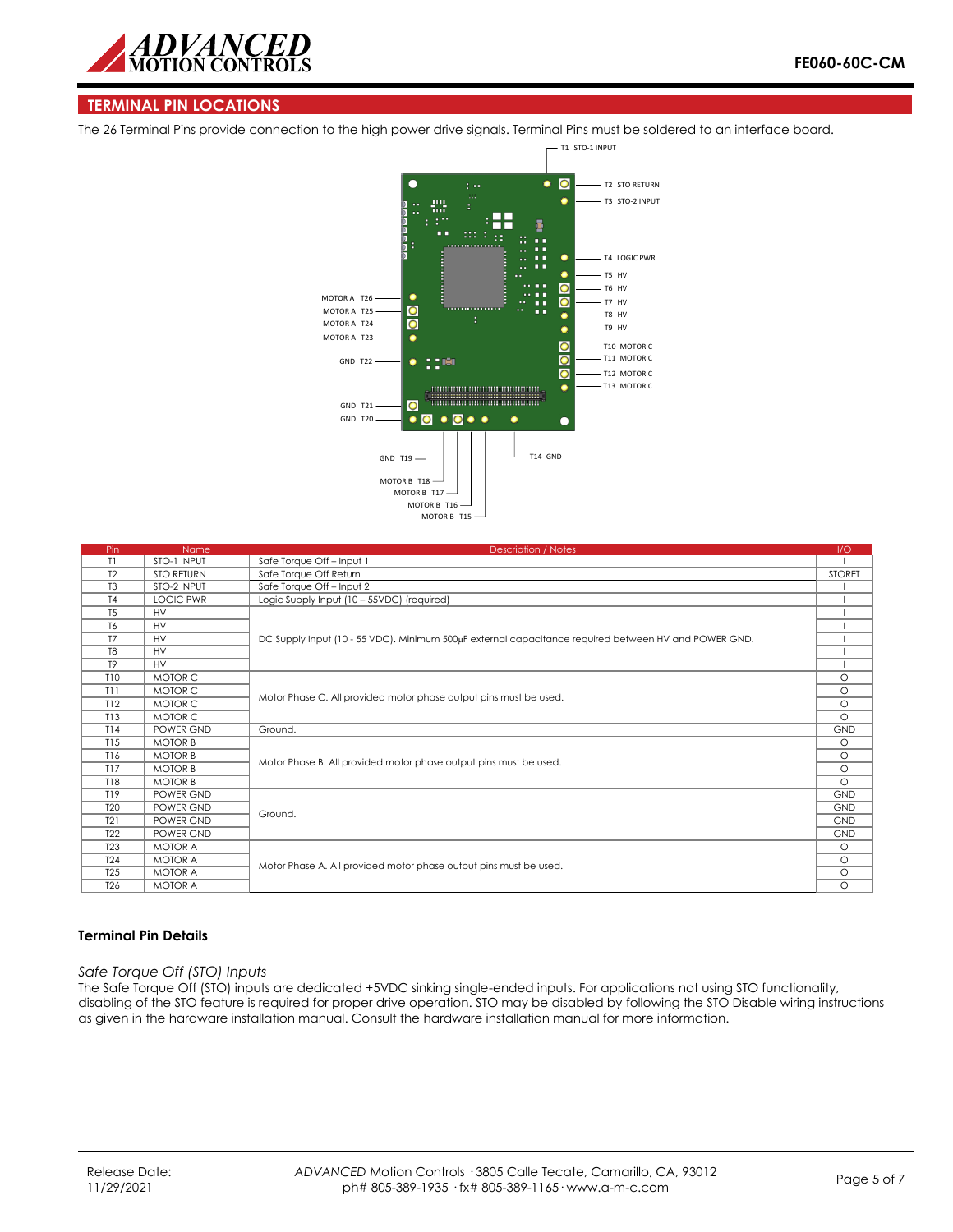

## **MOUNTING DIMENSIONS**